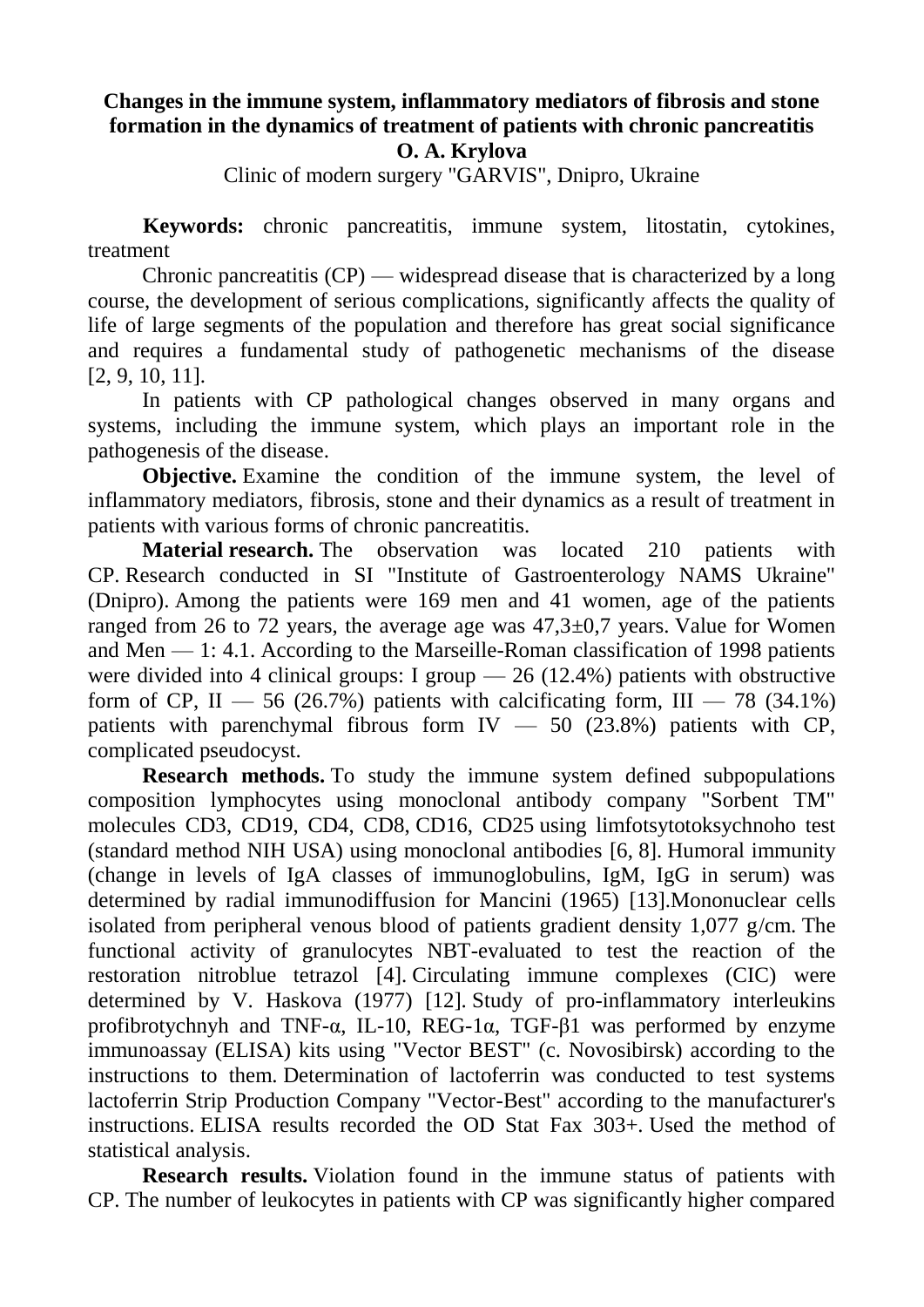with the control group  $(p<0.01)$ , but did not exceed the conventional rate (Table. 1). Activation of inflammation, according to indicators of leukocytes in the blood, was in 18.9% of patients. Analysis of this indicator depending on the form CP showed that most increase of leukocytes determined in the first group of patients more than a third (38.5%), which was significantly higher than in the third group (11,4%,  $\gamma$ 2 = 4 26, p = 0.039), but no different from the second level (17.2%) and fourth (20.7%) (Table. 2).

All patients noted a significant increase in the total number of lymphocytes, as the absolute number and the percentage of them (see. Table. 1,  $p<0.01$ ), regardless of the form of the disease. Patients of all groups showed a reduction in the content of T lymphocytes  $(CD3+)$ , T-helper cells  $(CD4+)$  ( $p<0.01$ ). It was noted increase in the absolute number of cytotoxic T lymphocytes (CD8+) patients, II and IV groups (P1, 2, 4<0.01). Established a significant increase in the absolute number of natural killer (SD16+) in CP, but their relative number had no significant deviations from that of the control group. All patients had reduced immunoregulation index (CD4+/CD8+), and much more — in patient groups III and IV  $(p<0.01)$ .

NBT test characterizes the two main stages of phagocytosis — the absorption and digestion of foreign body particles — "oxygen burst." The research NBT test in patients with CP indicate the usefulness of functional neutrophils in this disease. In all patients the increased phagocytic activity of neutrophils — indicators of nonspecific resistance (NBT) were significantly higher than the control, the most significant of increase was determined in the second group of patients compared with III and IV ( $p<0.002$ ), which may indicate the highest bacterial population of which leads to the increase in the number of activated granulocytes, able to absorb and recover NST (30-40%).

Concerning humoral immunity  $\frac{1}{2}$  also established significant changes in its performance (see. Table. 2). Thus, the activation of humoral immunity in all patients indicated a significant increase in CIC and markers of B cells  $(CD19+)$  ( $p<0.01$ ), with significant differences in the values of these parameters groups is not installed. The level of antibodies measured to determine the adequacy of the response of the immune system. Established that the content of IgG and IgA was increased, and most significantly in patients with second and third groups  $(p<0.01)$  and IgM levels were not significantly different from control.

For more detailed specifications immune disorders expected rate of diagnostic value, which allows taking into account average values of the parameters in the group, their variances to select indicators that are different from the norm in greater degree and thereby obtain a formula disorders of the immune system (FDIS), which includes three of the most informative indicator. According to FDIS (tab. 3), and a group of the most significant deviations were observed in terms of total CD3+ T cells, the level of CD4+ T cells, CD8+ cytotoxic T cells. In the second group of the most important diagnostic indicator is the level of  $CD4+T$  lymphocytes, then — the level of total CD3+ T cells and CD8+ cytotoxic T lymphocytes. In the third and fourth groups most diagnostically important indicator was the level of CD4+ T lymphocytes, then — the level of total  $CD3+T$  cells, immunoregulation index CD4+/CD8+.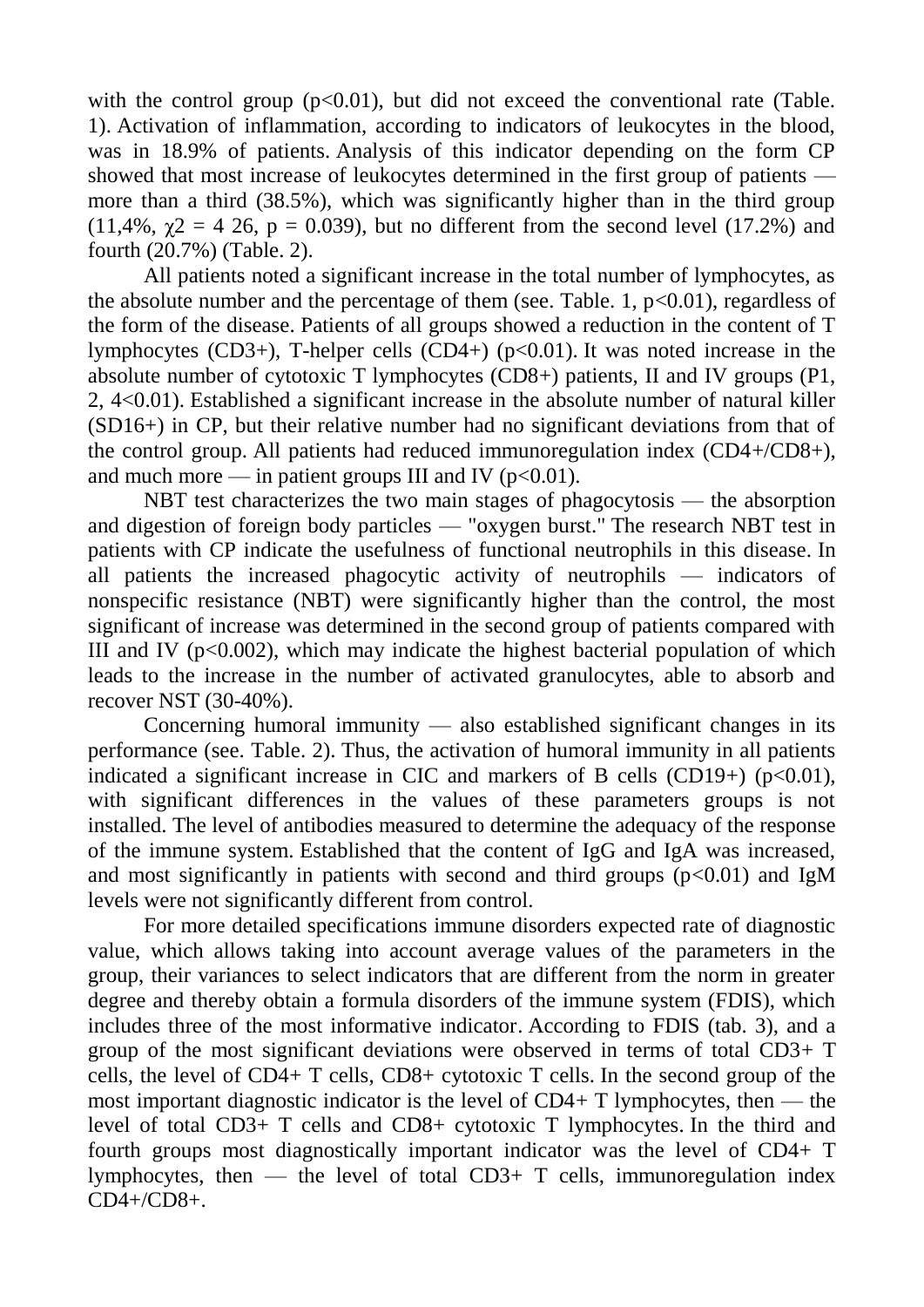Table 3

| <b>Groups of</b>              | <b>FDIS</b>                  |                                        |  |  |  |
|-------------------------------|------------------------------|----------------------------------------|--|--|--|
| patients<br>cellular immunity |                              | humoral immunity                       |  |  |  |
| l group                       | $CD3$ 2-, $CD4$ 2- $CD8$ 1+  | $I\llbracket K2+, IgG2+, IgA1+$        |  |  |  |
| II group                      | $CD4$ 2-, $CD3$ 2-, $CD8$ 1+ | $I\llap{/}I\llap{/}K2+$ , IgG3+, IgA2+ |  |  |  |
| III group                     | CD4 2-, CD3 2-, CD4/CD8 2-   | $ CD193+, \text{IIK3+}, \text{IgG2+} $ |  |  |  |
| IV group                      | CD4 2-, CD3 2-, CD4/CD8 2-   | $ CD193+, \text{IIK2+}, \text{IgG1+} $ |  |  |  |

Formula of disorders of the immune system in the examined groups of patients

Notes:

1.  $(+)$  — hyperfunction;

2.  $(-)$  — immune failure;

3.  $1(2, 3)$  — degree of immune disorders.

Analyzing the performance of humoral immunity, found that for all the studied groups of patients characterized by high levels of circulating immune complexes (in the third group higher, 3rd degree). FDIS in the third and fourth groups is to increase the level of B lymphocytes 3rd degree. All groups were observed hyperproduction IgG (in the second group a higher degree). In addition, the second group watched IgA hyperproduction 2nd degree. Thus, our findings suggest activation of humoral immunity and complete immune response in patients, II group. In the third group of immune disorders significantly expressed and complete immune response, we have not identified. FDIS By characterizing cellular immunity, the most significant rejection of established patients III and IV groups, and for humoral immunity — in the second and third groups.

It is known that a significant role in the development and progression of CP played interleukins (inflammatory and anti-inflammatory) mediators and fibrotic processes. Therefore, it was important to determine the level of interleukin inflammatory TNF- $\alpha$ , anti-inflammatory — IL-10 marker fibrosis — TGF- $\beta$ 1. The study noted significant differences in serum cytokines in patients with CP relative to that of the control group (tab. 4). It was noted increasing the ability of cells to the main production of proinflammatory cytokines:  $TNF-\alpha$ , which level was significantly elevated in all patients and in groups I and IV established it significantly more substantial increase than in II and III ( $p<0.05$ ).

The level of production of anti-inflammatory cytokine IL-10 was increased in all patients, most significantly — in the fourth group of patients ( $p<0.001$ ), indicating the stress immunity and cytokine imbalance in the immune system link. The level of TGF-β1 production was also significantly higher in all groups of patients compared with controls ( $p<0.001$ ). In addition to anti-inflammatory activity of TGF- $\beta$ 1 is a potent factor profibrohennym. It can block the inflammatory response, while roztormozhuyuchy collagen and extracellular matrix remodeling providing.

Table 4

Characteristics of inflammatory mediators and markers of fibrogenesis in patients with CP

| TNF- $\alpha$ , pg/ml | IL-10, $pg/ml$ | $TGF-\beta1, ng/ml$ |
|-----------------------|----------------|---------------------|
|                       |                |                     |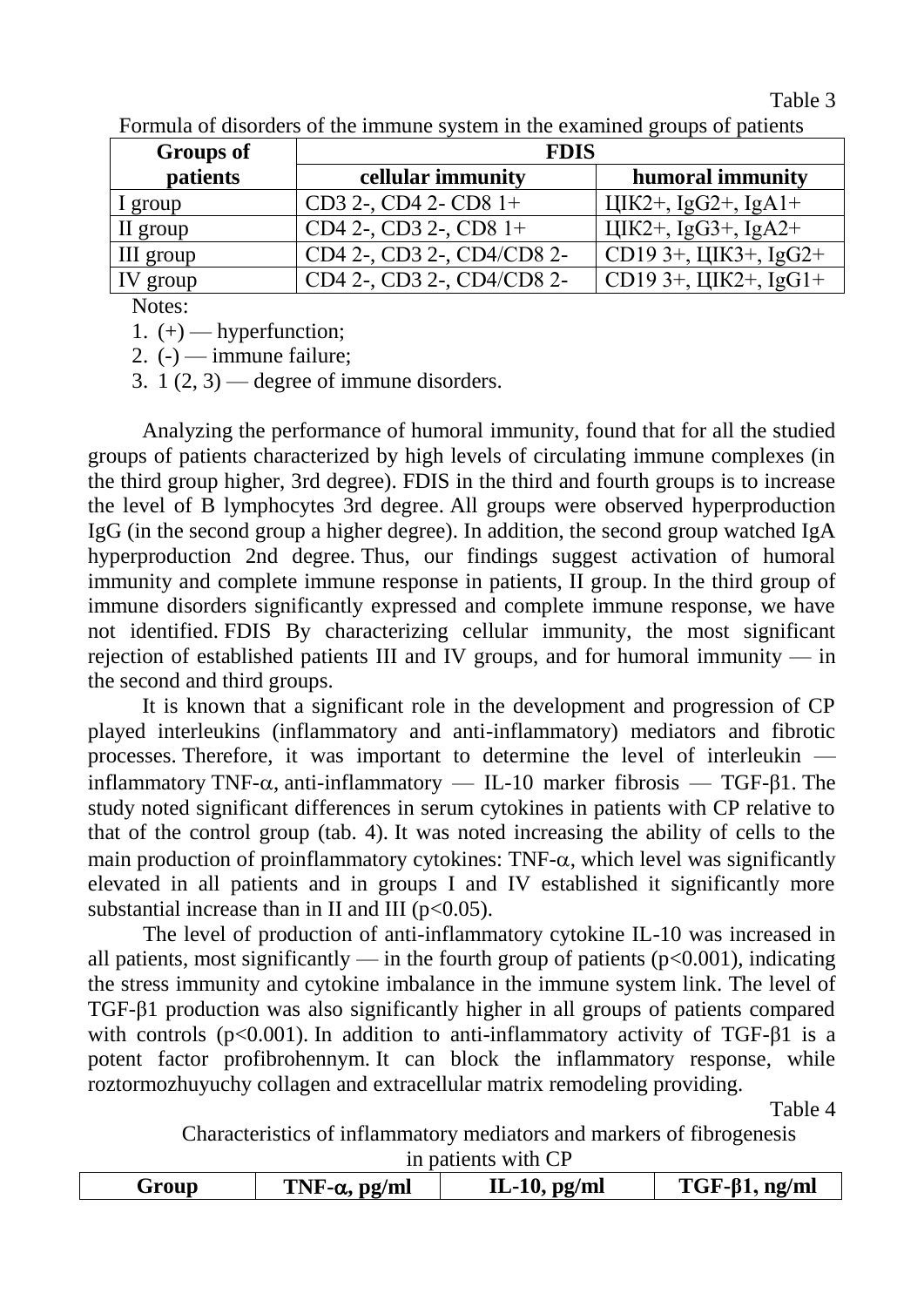| I $(n=9)$        | $197,33\pm2,21*$           | $31,32\pm0.32*$    | $23,5 \pm 0,64 \times \pounds$ |
|------------------|----------------------------|--------------------|--------------------------------|
| II $(n=37)$      | $174,34\pm 12,16*$         | $30,41\pm0,41*$    | $29,06\pm0,55*$                |
| III $(n=32)$     | $178,78 \pm 1,88 \times 1$ | $31,67 \pm 0,68$ * | $27,62 \pm 0,56^*$             |
| IV $(n=17)$      | $194,44\pm 2,62*$          | $42,08\pm0,94**$   | $21,16 \pm 0.67$ *£            |
| total $(n=95)$   | $185,84\pm2,61*$           | $33,01\pm0,54*$    | $26,50\pm0,44*$                |
| control $(n=20)$ | $22,0 \pm 0,81$            | $28,6 \pm 1,83$    | $3,46\pm0,07$                  |

Notes:

1. \* — statistically significant ( $p<0,001$ ) difference between the rates in patients compared with healthy people;

 $2.+$  — statistically significant ( $p<0.001$ ) difference between the rates of patients II group compared with the I, IV;

3. 1 — statistically significant ( $p<0.05$ ) difference between the rates of patients III group compared with the I, IV;

4.  $\text{\pounds}$  — statistically significant ( $p \le 0.001$ ) difference between the rates of patients I and IV group compared with the II, III;

5.  $\#$  — statistically significant ( $p \le 0.001$ ) difference between the rates of patients IV group compared with the ІІ.

It should be noted that the inter-group analysis determined that the level profibrohennoho cytokine TGF-β1 was significantly higher in the second and third groups of patients that demonstrates the highest activity fibrotic processes in the pancreatic parenchyma these groups of patients ( $p<0.001$ ). TGF- $\beta1$  — plays a major role in pancreatic fibrogenesis, it stimulates growth of cells of mesenchymal origin and increases the synthesis of extracellular matrix proteins such as collagen, fibronectin and proteoglycans.

Violation of cytokine regulation of the immune system in patients with CP indicates the presence of secondary immune deficiency, which contributes to the persistence of the inflammatory process in the software. Improving the ability of immune cells tsytokinprodukuyuchoyi consistent with disease activity according to clinical, biochemical and instrumental examination of patients with CP. Attention is drawn to the fact that many patients change production of proinflammatory and antiinflammatory cytokines are multidirectional nature.

The participation litostatyn (REG-1 $\alpha$ ) and lactoferrin in the process of calcification and formation of concretions in the straits software illustrated by many researchers [\[1,](https://translate.googleusercontent.com/translate_f#_Ref461888616) [7,](https://translate.googleusercontent.com/translate_f#_Ref461888621) [14,](https://translate.googleusercontent.com/translate_f#_Ref461888627) [15\]](https://translate.googleusercontent.com/translate_f#_Ref461888631). The specific protein "pancreatic stones» — pancreatic stone protein (PSP, or litostatyn) is 5% of the total protein secreted acini and inhibits the growth of crystals of calcium carbonate. Lactoferrin, opposite is the basis "of pancreatic stones" formed by its absorption of protein precipitates.

We have studied the content of these indicators in blood of patients with various forms of CP. Results are presented in Table 5.

Table 5

Characteristics pancreatic lithiasis and markers of apoptosis receptor in patients with CP

|  | $Group$   Litostatyn (REG-   Lactoferrin, ng/ml |  |  |  |  |
|--|-------------------------------------------------|--|--|--|--|
|  |                                                 |  |  |  |  |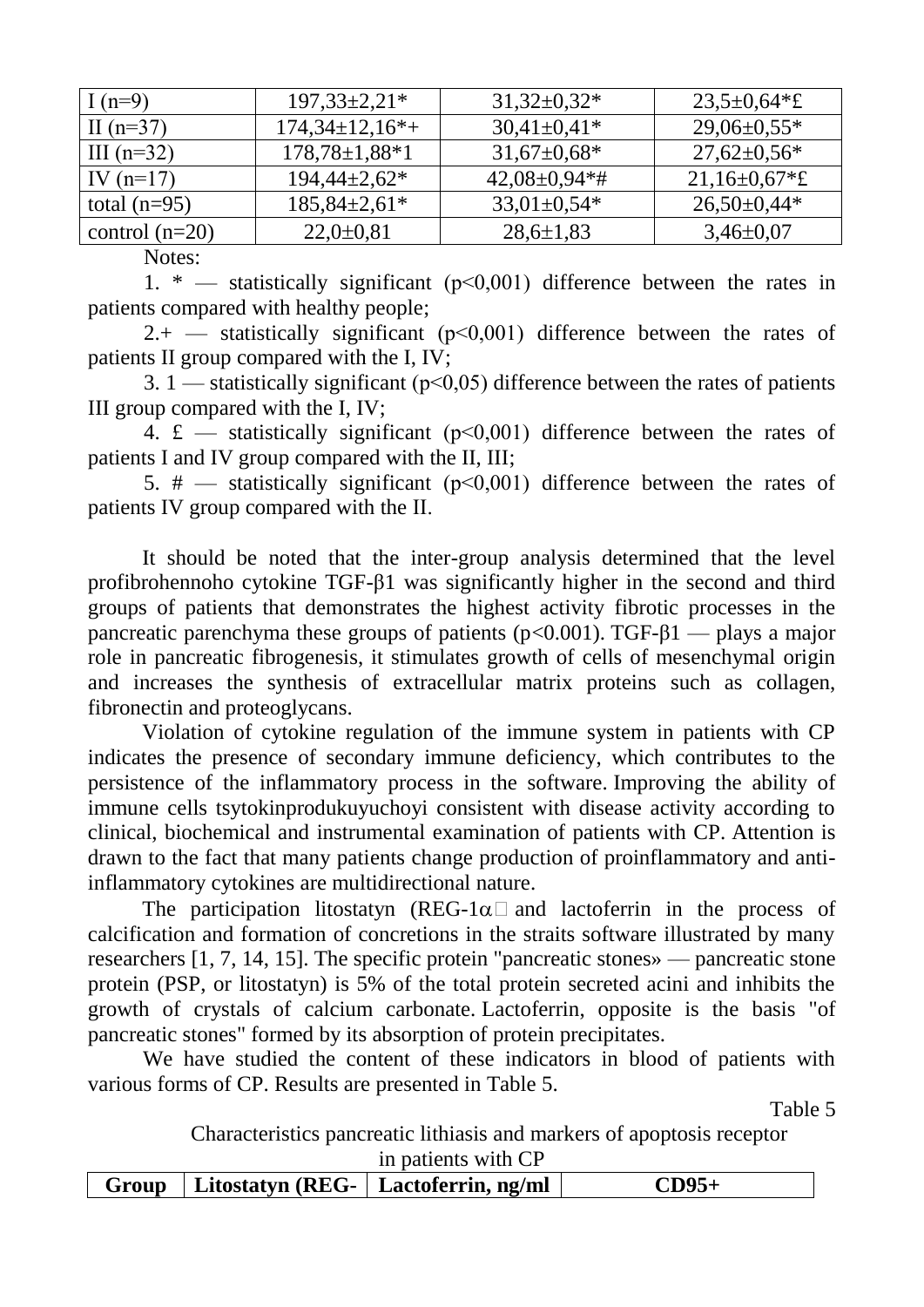|             | $1\alpha$ , pg/ml                   |                   | abs.n.         | $\frac{6}{6}$     |
|-------------|-------------------------------------|-------------------|----------------|-------------------|
| I $(n=9)$   | $1183,22\pm70,69*\times$            | 17669,44±841,39*  | $0,31\pm0,06$  | $15,89 \pm 1,36$  |
| II $(n=37)$ | 983,86±8,83*                        | 17461,892±261,18* | $0,27\pm0,03$  | 15,08±0,83*       |
|             | III (n=32) $1779,91 \pm 109,86$ *!# | 7305,72±40,74*#   | $0,24\pm0.02*$ | $15,78 \pm 0,43*$ |
| IV $(n=17)$ | $2256,94\pm57,79**$                 | 7218,88±51,45*#   | $0,27\pm0.03*$ | $19,06 \pm 1,05$  |
| total       | 1498,71±63,80*                      | 12227,57±542,29*  | $0,26\pm0.02*$ | $16,11\pm0,45$    |
| $(n=95)$    |                                     |                   |                |                   |
| control     | $185,0\pm23,0$                      | 653,57±11,89      | $0,24\pm0,02$  | $17,24\pm0,57$    |
| $(n=20)$    |                                     |                   |                |                   |

Notes:

1. \* — statistically significant  $(p<0,001)$  difference between the rates in patients compared with healthy people;

2.  $\#$  — statistically significant ( $p \le 0.001$ ) difference between the rates of patients III and IV group compared with I, II groups;

3.  $\times$  - statistically significant ( $p$ <0,001) difference between the rates of patients I and II groups;

4. ! — statistically significant (p<0,001) difference between the rates of patients III and IV groups.

It is known that an important role in the pathogenesis of pancreatitis has apoptosis — programmed cell death and regulated. With increasing apoptosis develops necrosis, ie increases autoliz software. With the weakening of apoptosis genetically damaged cells the opportunity to proliferate, which leads to hiperplaziyi and then to malignant transformation. We found that the content receptor apoptotic CD95+ marked multi-directional changes. Thus, in patients IV group level it was a little high relative to the comparison group, the I, II and III groups — its content was reduced, and the last two — significantly  $(p<0.01)$ .

As shown in the Table. 5 for all patients with CP characterized by a considerable increase of litostatyn (REG-1 $\alpha$ ) to 8.7 times (p<0.001). Litostatyn is one of the stabilizers of calcium, which means it supports calcium in a soluble state. The main role litostatyn associated with inhibition of enucleation, aggregation and occurrence of calcium. Increased litostatyn in patients with CP, is probably a protective reaction obstacles to the formation of stones in the ducts in the parenchyma calcifications and software.

However, the inter-group analysis found that patients in Groups I and II of its level significantly lower compared with patients III and IV — 1.5 and 1.9 and 1.8 and 2.3 times, respectively ( $p<0.001$ ). Most significantly reduced level of this index was in the second group of patients, indicating the protective effect its lowest calculus formation in the ducts and parenchyma calcifications in patients with CP kaltsyfikuyuchoyu form.

For another participant stone — lactoferrin — were the same characteristic changes: a significant increase in its content in the blood serum of patients in the 18.7-fold (p<0.001); more patients conceive and II groups compared with patients III and IV in the same proportion — 2.4 times  $(p<0.001)$ .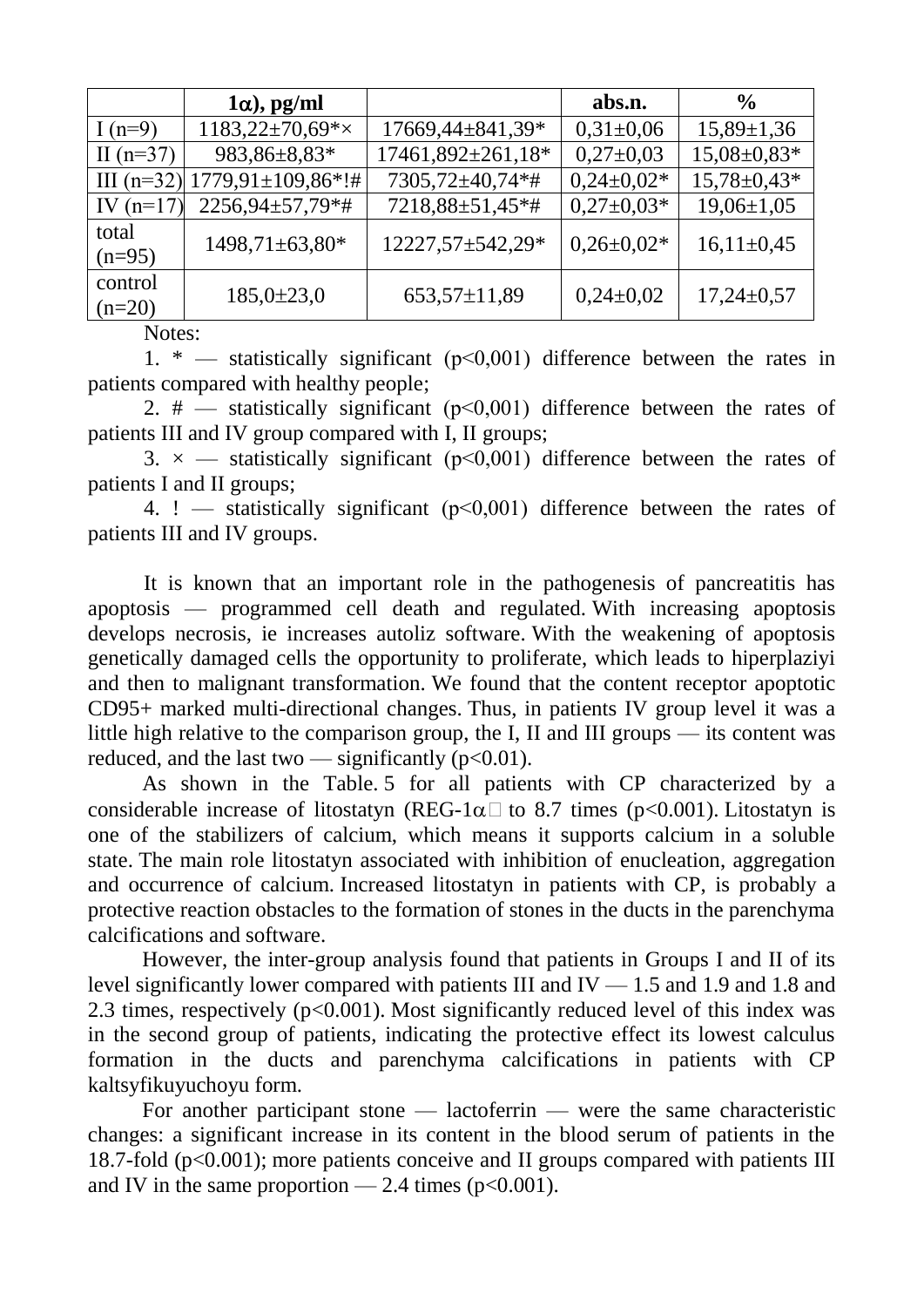For comparison, depending fibrosis markers and stone that are outstanding in different units of measurement, we calculated ratios relative values of these control parameters and their value (control value indicators studied by taking 1.0) (tab. 6).

| <b>Coefficient</b>          | I group<br>$(n=12)$ | II group<br>$(n=33)$ | <b>III</b> group<br>$(n=42)$ | <u>Udus failos of filmeators of storie florosis in patients with CF</u><br>IV group<br>$(n=33)$ | <b>Control</b><br>$(n=20)$ |
|-----------------------------|---------------------|----------------------|------------------------------|-------------------------------------------------------------------------------------------------|----------------------------|
| $REG-1\alpha$               | 6,4                 | 5,3                  | 9,9                          | 12,2                                                                                            | 1,0                        |
| Lactoferrin                 | 27,0                | 26,7                 | 11,2                         | 11,0                                                                                            | 1,0                        |
| $TGF-\beta1$                | 6,8                 | 8,4                  | 8,0                          | 6,1                                                                                             | 1,0                        |
| $REG-1\alpha/lactoferrin$   | 0,2                 | 0,2                  | 0,9                          | 2                                                                                               | 1,0                        |
| $REG-1\alpha/ TGF- \beta 1$ | 0,9                 | 0,6                  | 1,2                          |                                                                                                 | 1,0                        |

Odds ratios of indicators of stone fibrosis in patients with CD

Table 6

As shown in the Table. 6, stone figures were most significantly altered in patients with the first and second groups. Thus, in these patients the level litostatyn (REG-1 $\alpha$ ) was almost 2 times lower and lactoferrin — almost 2 times higher than in patients III and IV groups. Marker fibrosis and its activator (TGF-β1) was the most altered in patients with second and third groups, although significant differences with those patients I and IV groups not installed.

In determining the relationship between markers of stone REG-1 $\alpha$ /lactoferrin (coefficient calcification) found that the lowest value of its characteristic and second group (0.2), which found calcinates in duct/calcifications of the parenchyma. In the third group of patients with calcification rate was 0.9, that is approaching 1.0, which can be an indicator of the likelihood of stone formation. A fourth group of patients mentioned ratio was 2.0, that is, the probability of stone formation in patients in this group is low.

In determining correlations between markers and stone fibrosis found that the coefficient REG-1 $\alpha$  indicates the presence of stones mentioned it below 1.0. Moreover, the higher its value to patients and groups (0.6 to 1.0) may indicate the presence of calcinates in the main pancreatic Strait and below 0.6 are prescribed for patients II group — to calcifications of the parenchyma. For values of this ratio slightly higher than 1.0 (the third group  $-1.2$ ) and calcifications not set, but a high probability of their formation. In the fourth group of patients in which the ratio is 2.0, the likelihood of calcification and formation in the ducts of calcinates low.

Thus all patients with CP as a result of the study found violations of regulatory, proliferation and activation functions of the immune system that leads to frustration in cytokine link of immunity and, consequently, to deepen and fibrous inflammatory process, activation of stone.

Analysis of correlations confirmed the importance disorders of the immune system in the development and course of CP. The largest number of identified correlations between indicators of immune system and biochemical markers fibrosis (hydroxyproline protein-binding —  $r = 0.63$ ; p = 0.002, hexosamine —  $r = 0.71$ ; p =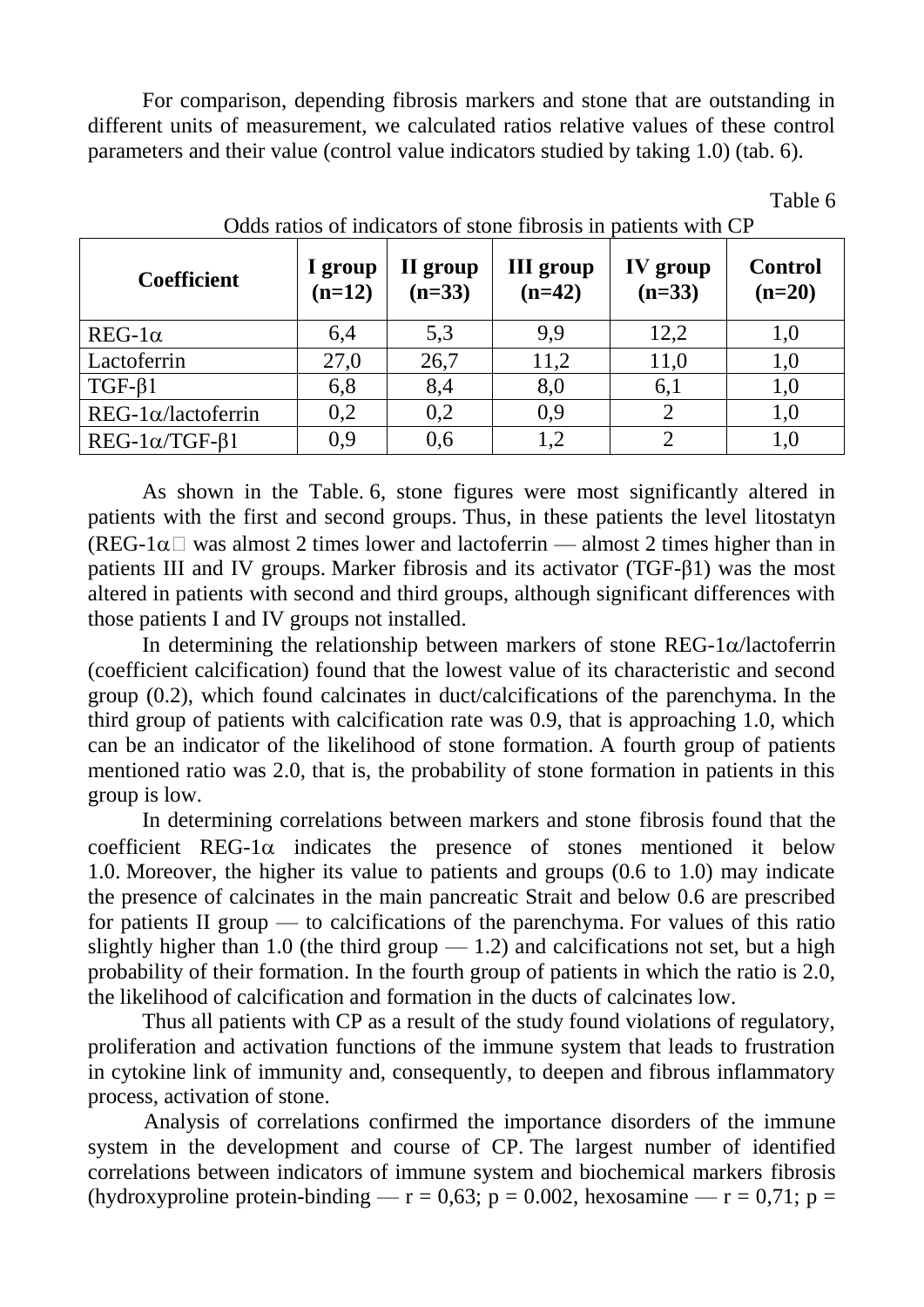0.007), endogenous intoxication (average molecular weight  $-$  r = 0.84; p = 0.001), POL-AOP ( $r = 068$ ,  $p = 0.001$ ), cholestasis ( $r = 0.76$ ,  $p = 0.0001$ ), metabolic disorders  $(Ca - r = 0.95$ ;  $p = 0.0008$ , which confirmed the interplay of immune factors, indicators of oxidative stress in patients with cholestasis CP. In the second group of patients correlations confirmed the participation of anti-inflammatory cytokines (IL-10) and lactoferrin in the development of calcifications of the parenchyma of software by ultrasound ( $r = -0.82$ ;  $p = 0.005$  and  $r = 0.59$ ;  $p = 0.044$ , respectively).

Results of treatment of patients with CP were studied in terms of 6 to 12 months. To study the effectiveness of the proposed treatment, the patients were divided into two groups:  $-34$  patients of group I and II  $-25$  patients of comparison. CP basic treatment was conducted in accordance with the standards [\[5\]](https://translate.googleusercontent.com/translate_f#_Ref461889195). In addition to the normalization of proinflammatory cytokines and profibrotychnyh and correction of the immune system as used autotsytokinoterapiyu 3 Dial-up autotsytokiniv subcutaneous administration established peripheral blood mononuclear cells of patients who received stimulation cascade. Course autotsytokinoterapiyi administered for 14-16 days stay of the patient in the clinic (in the subacute phase of disease) sessions conducted at intervals of 3-5 days, autotsytokiniv dose — 100 mg/ml. To limit oxidative stress and reduce lipid peroxidation products, improve the antioxidant defense system and normalize the metabolism of collagen patients administered CP GLUTARGIN 3 tablets (0.75 g) three times a day for 15-21 days. For kupiyuvannya chronic pain vyhrove applied pulsed magnetic field (WIMPs) with exposure to the projection software and acupressure points on course for 5-15 minutes 10-15. WIMPs activates defense mechanisms of the body by improving circulation, normalize blood rheology, biochemical parameters and disorders of the immune system, changes the speed of transmission of nerve impulses. WIMPs used after 8-10 days of treatment (during subsiding exacerbation). Duration of treatment 3-4 weeks to complete normalization of clinical data, the decline in indicators of inflammation, loss of neutral fat, starch and muscle fibers in feces [\[3\]](https://translate.googleusercontent.com/translate_f#_Ref461889278).

The analysis of the changes in immune parameters studied groups of patients after treatment showed positive changes in cytokines, activation of corresponding software stellate cells, regulation and fibrozoutvorennya stone (tab. 7).

Table 7

| <b>Indicator</b>                       | <b>Before treatment</b><br>$(n=12)$  | <b>After treatment</b><br>$(n=12)$ | <b>Norm</b>     |
|----------------------------------------|--------------------------------------|------------------------------------|-----------------|
| IL-10,pg/ml                            | $30,57 \pm 1,47$                     | 29,36±0,87                         | $28,6 \pm 1,83$ |
| TNF- $\alpha$ , pg/ml                  | 302,43±117,64<br>177,89±110,51       |                                    | $2,20\pm0,81$   |
| Lactoferrin, ng/ml                     | 7167,68±1599,15**<br>17458,35±846,91 |                                    | 653,57±11,89    |
| Litostatyn (REG-1 $\alpha$ ,<br>pg/ml) | 2143,17±87,29                        | 1179,83±99,51**                    | $185,0\pm23,0$  |
| $TGF-\beta1, ngml$                     | $39,34\pm8,05$                       | $22,12\pm3,37*$                    | $3,46\pm0,07$   |
| Fecal elastase $mcg/g$                 | $156,5 \pm 12,73$                    | 198,6±11,39*                       | <b>200</b>      |

Changes in performance of triggers pathology in CP in the examined patients after treatment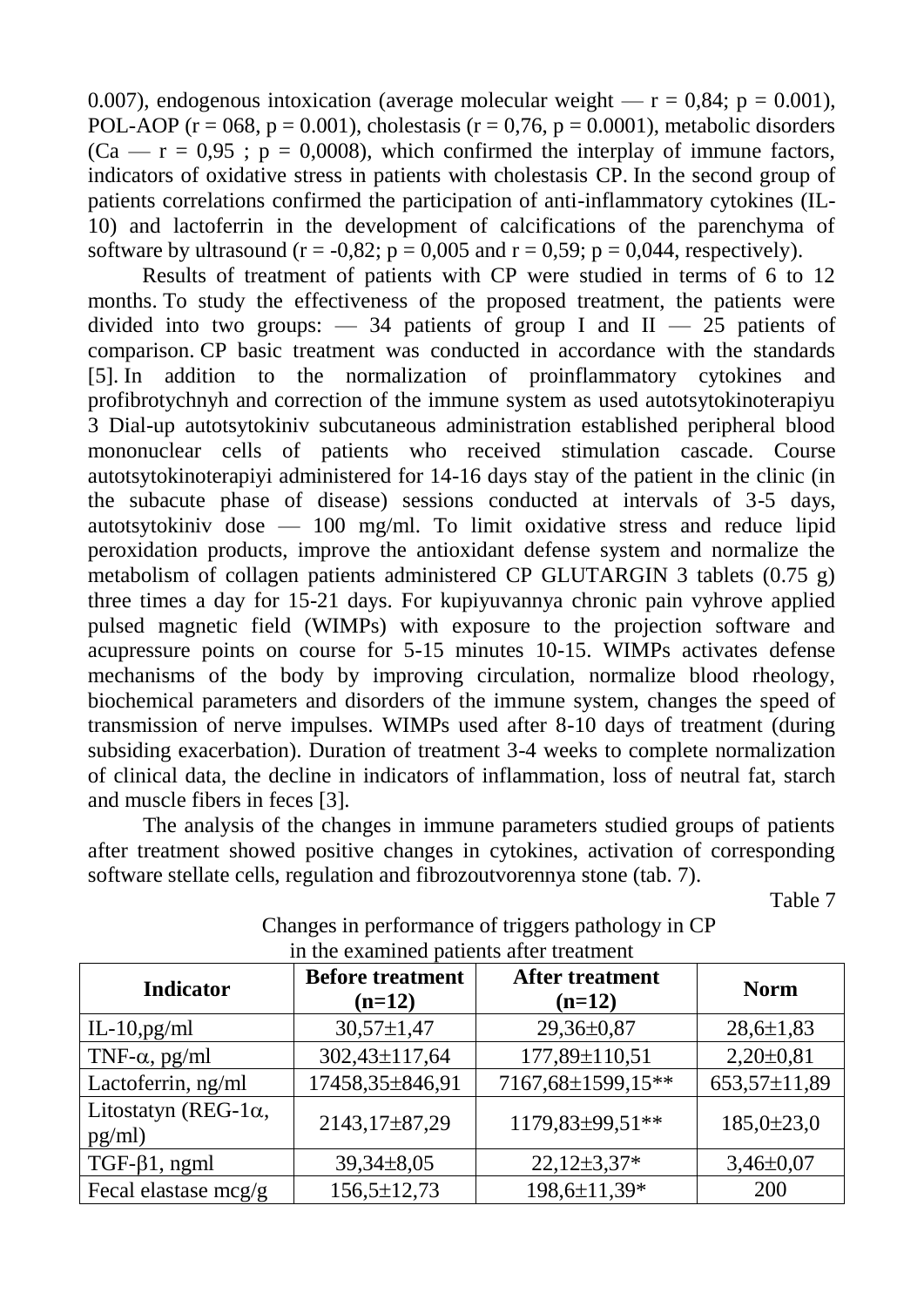Notes:  $* - p \le 0.05$ ,  $** - p \le 0.001$  — significant differences before and after treatment.

Thus, the analysis of these parameters in patients one year after treatment revealed that patients observed a significant reduction of lactoferrin in the serum of  $17458,35\pm846,91$  ng/ml to  $7167,68\pm1599,15$  ng/ml (P< 0.001); litostatyn (c REG-1 $\alpha$ ) — from 2143,17 $\pm$ 87,29 pg/ml to 1179,83 $\pm$ 99,51 pg/ml (p<0.001); activator fibrosis TGF-β1 — with  $39.34 \pm 8.05$  ng/ml to  $22.12 \pm 3.37$  ng/ml (p<0.05). Level stool elastase, index exocrine insufficiency software significantly increased ( $p$ <0.05) and 75% of patients were in the normal range.

These changes occurred against the background of improving all parts of immunity in patients of groups: humoral, cellular, regulatory (tab. 8). The analysis showed that after treatment, the absolute number of T cells in patients of 100.0% normalizuvalos group ( $p<0.05$ ). Significantly increased the relative number of Thelper cells  $(p<0.05)$ . Significant decrease in the relative number of T-suppressor  $(p<0.05)$  after treatment so that their level does not differ from the control group. The above changes have led to the restoration of immunoregulatory index CD4+/CD8+, which after treatment did not differ from the control group (p>0,05).

In 41.6% of cases, elevated levels of B cells after treatment in the intervention group decreased  $(P<0.05)$ , which led to the normalization of this index in the whole group. In the study group patients after treatment observed normalization and CIC NBT (p<0.05), indicating a normalization of functional activity of neutrophils and phagocytic immunity.

In the comparison group were noted such positive changes all parts of immunity (humoral, cellular, regulatory) in patients of the main group.

Noted normalization relative number of β-cells (SD19+) and CIC levels (p<0.05). Other indicators significantly after treatment did not change, and most importantly — not noted positive changes in the restoration of immunoregulation.

Thus, in patients with CP after complex treatment using autotsytokiniv, glutargin and WIMPs were observed full recovery of the immune system, due to its importance in the chronicity and progression of CP. At the same time the rate of TGF-β1, which shows the development of fibrotic processes, software activates stellate cells that produce extracellular matrix and are responsible for fibrosis gland parenchyma was significantly reduced  $(p<0.05)$ , and the level of cytokines, which indirectly related processes fibrosis  $-$  IL-10, TNF- $\alpha$   $-$  had a downward trend ( $p > 0.05$ ). The positive effect of treatment on the calcification processes significantly reduced the level of  $REG-1\alpha$  (litostatyn), which is the main component of pancreatic stones (p<0.001).

Thus all patients with CP as a result of the study found violations of regulatory, proliferation and activation functions of the immune system that leads to frustration in cytokine link of immunity and, consequently, to deepen and fibrous inflammatory process, activation of stone. The treatment using autocytokines allowed to obtain a positive effect in most patients by improving the immune system, significant decrease in performance fibrosis and calcification.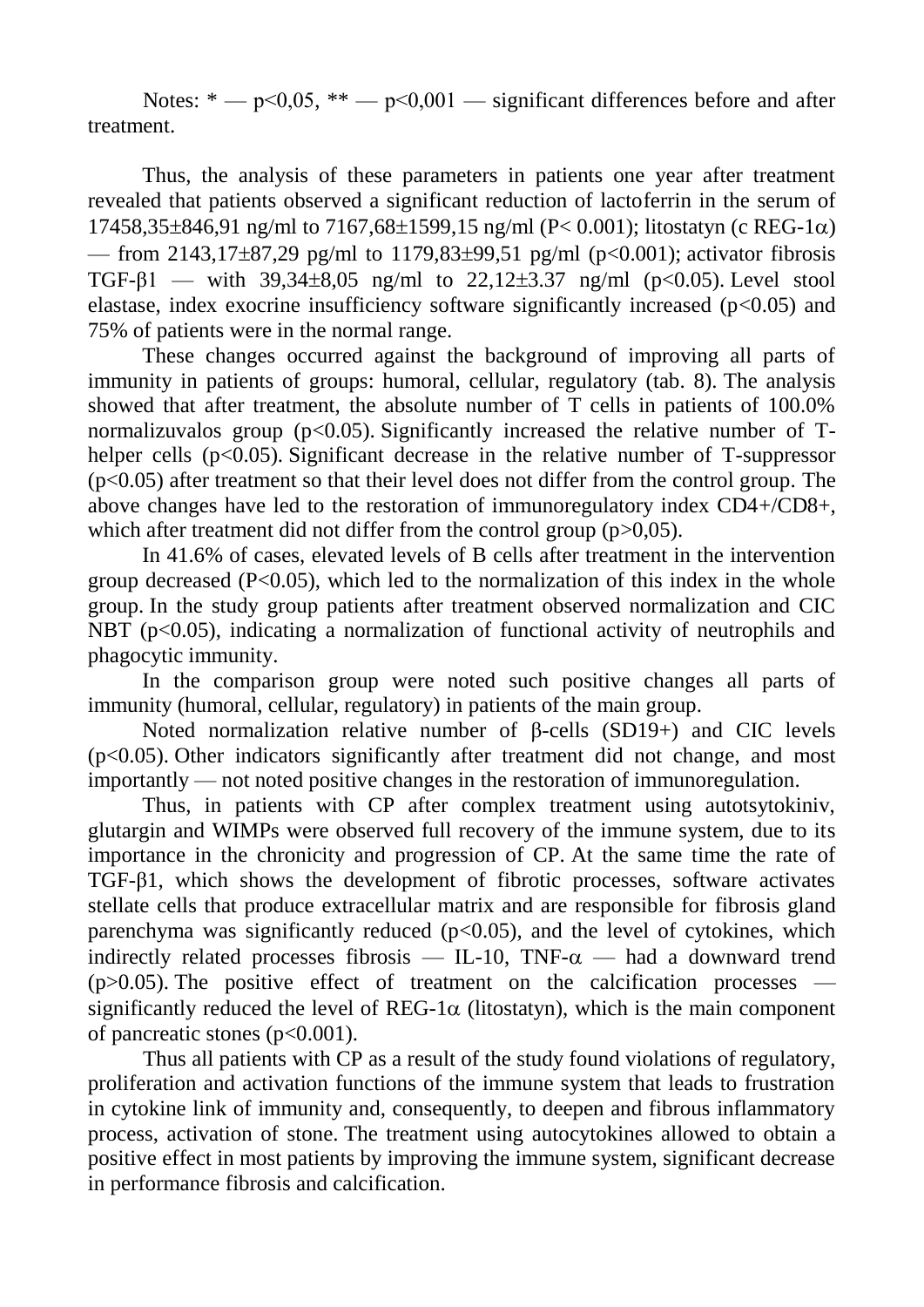## **References:**

- 1. Губергриц Н. Б. Клиническая панкреатология/Н. Б. Губергриц, Т. Н. Христич. — Донецк : ООО Лебедь, 2000. — 416 с.
- 2. Губергриц Н. Б. Практическая панкреатология/Н. Б. Губергриц. М. : 4ТЕ АРТ, 2008. — 319 с.
- 3. Ефективність аутоцитокінів, глутаргіну та вихрового імпульсного магнітного поля в лікуванні хворих на хронічний панкреатит/О. О. Крилова, В. М. Ратчик, В. Є. Кудрявцева [та ін.]. — Вестник Клуба панкреатологов. — 2015. — № 3. — С. 29–37.
- 4. Иммунология. Методы исследований/Под ред. И. Лефковитса, Б. Перниса. — М. : Мир, 1983. — С. 188–212.
- 5. Клиническая гастроэнтерология : протоколы диагностики и лечения/Т. И. Бойко, Н. Г. Гравировская, Т. В. Майкова [и др.]. — Днепропетровск : Журфонд, 2003. — 299 с.
- 6. Лимфоцитотоксический тест как метод идентификации субпопуляций Тлимфоцитов моноклональными антителами/А. М. Сочнер, И. Е. Бельченко,А. М. Бурштейн [и др.] // Лаборат. дело. — 1989. — № 3. — С. 29–32.
- 7. Маев И. В. Литостатин: современный взгляд на биологическую роль и патогенез хронического панкреатита/И. В. Маев, Ю. А. Кучерявый // Рос. журн. гастроэнтерологии, гепатологии, колопроктологии. — 2006. — №  $5. - C. 4-9.$
- 8. Оценка иммунного статуса человека при массовых исследованиях. Методические рекомендации для научных работников и врачей практического здравоохранения/Р. В. Петров, Р. М. Хаитов, В. В. Пинегин [и др.] // Иммунология. — 1992. — № 6. — С. 51–63.
- 9. Хронический панкреатит и факторы, определяющие его развитие/Н. А. Жуков, В. А. Ахмедов, Н. В. Ширинская, Е. Н. Жукова // Терапевт. арх.  $-2003. - N_2$  2. - C. 73-77.
- 10.Цитокиновый статус при хроническом панкреатите алкогольной и билиарной этиологии/Л. В. Винокурова, Н. С. Живаева, Т. М. Царегородцева, Т. И. Серова // Терапевт. арх. — 2006. — № 2. — С. 57– 60.
- 11.Chronic pancreatitis: challenges and advances in pathogenesis, genetics, diagnosis, and therapy/H. Witt, M. V. Apte, V. Keim [et al.] // Gastroenterology. — 2007. — Vol. 132, No 4. — P. 1557–1573.
- 12.Haskova V. Simple method of circulating immune complex detection in human sera polyethylene glycol precipitation/V. Haskova, J. Kaslik, J. Riha [et al.] // J. Immunol. — 1978. — Vol. 154, No 4. — P. 399–406.
- 13.Mancini G. Immunochemical quantitation of antigens by single radial immunodiffusion/G. Mancini, A. O. Carbonara, J. F. Heremans // Immunochemistry. — 1965. — Vol. 2. — P. 235–254.
- 14.Pancreatic lithostathine as a calcite habit modifier/S. Geider, A. Baronnet, C. Cerini [et al.] // J. Biol. Chem. — 1966. — Vol. 271, No 42. — P. 2632–2636.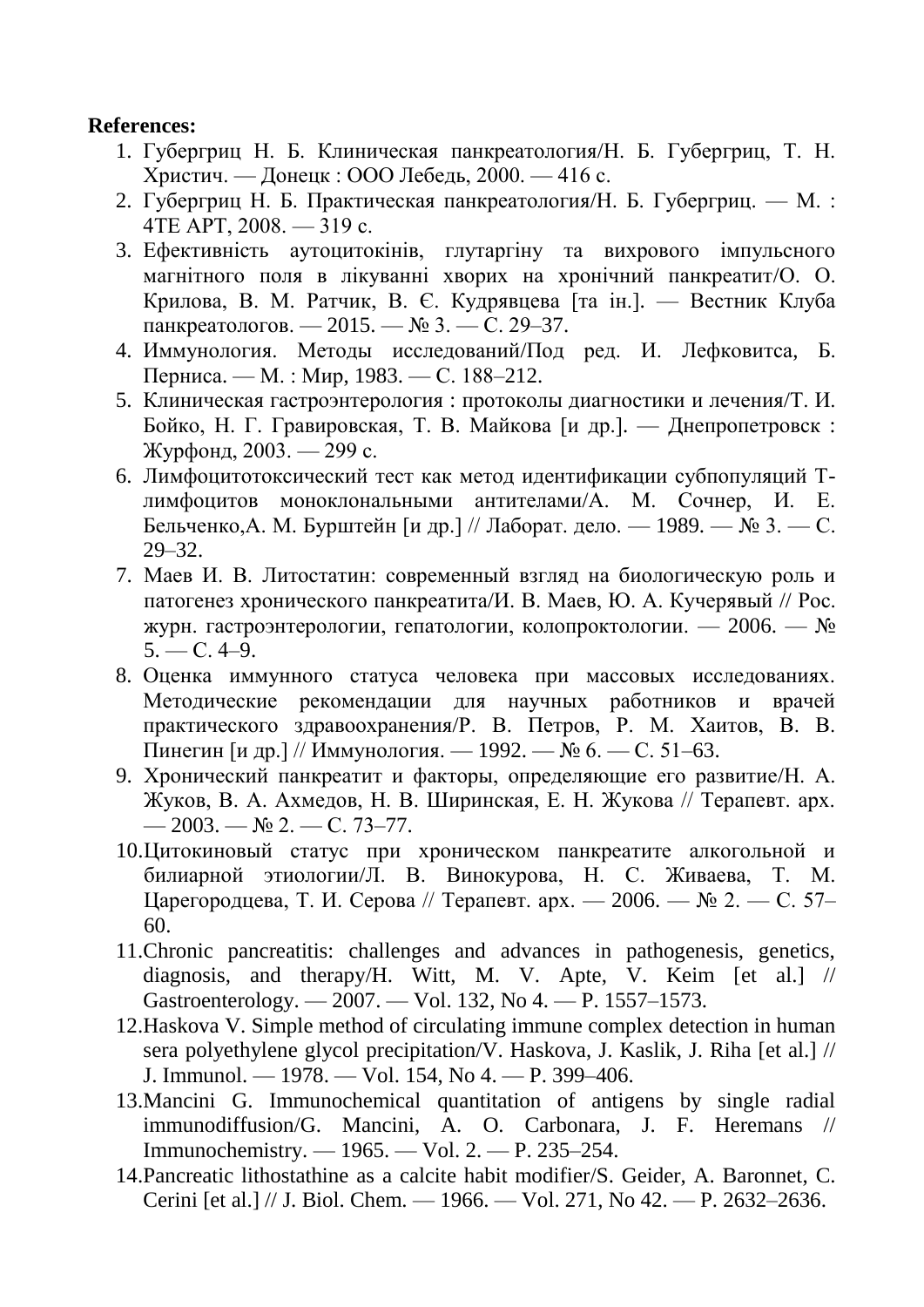15.Paulo J. A. Proteomic analysis of a rat pancreatic stellate cell line using liquid chromatography tandem mass spectrometry (LC-MS/MS)/J. A. Paulo, R. Urrutia, P. A. Banks // J. Proteomics. — 2011. — Vol. 75. — Р. 708–717.

## **Changes in the immune system, inflammatory mediators of fibrosis and stone formation in the dynamics of treatment of patients with chronic pancreatitis O. A. Krylova**

Clinic of modern surgery "GARVIS", Dnipro, Ukraine

**Keywords:** chronic pancreatitis, immune system, litostatin, cytokines, treatment

Indicators of immunity system, the level of interleukines (inflammatory TNF-  $\alpha$ , anti — IL-10, a marker of fibrosis — TGF- $\beta$ 1), litostatin (REG-1 $\alpha$ ) and lactoferrin were studied in patients with different forms of chronic pancreatitis. Violation of regulatory, proliferative and activation functions of the immune system was found in all the patients, which leaded to an imbalance in cytokine mediated immunity and, as a result, aggravating inflammatory and fibrotic processes, activation of stone formation. There was a positive response in most patients for given treatment with autocytokines due to the improved immune system, significantly reduced level of indicators of fibrosis and calcification.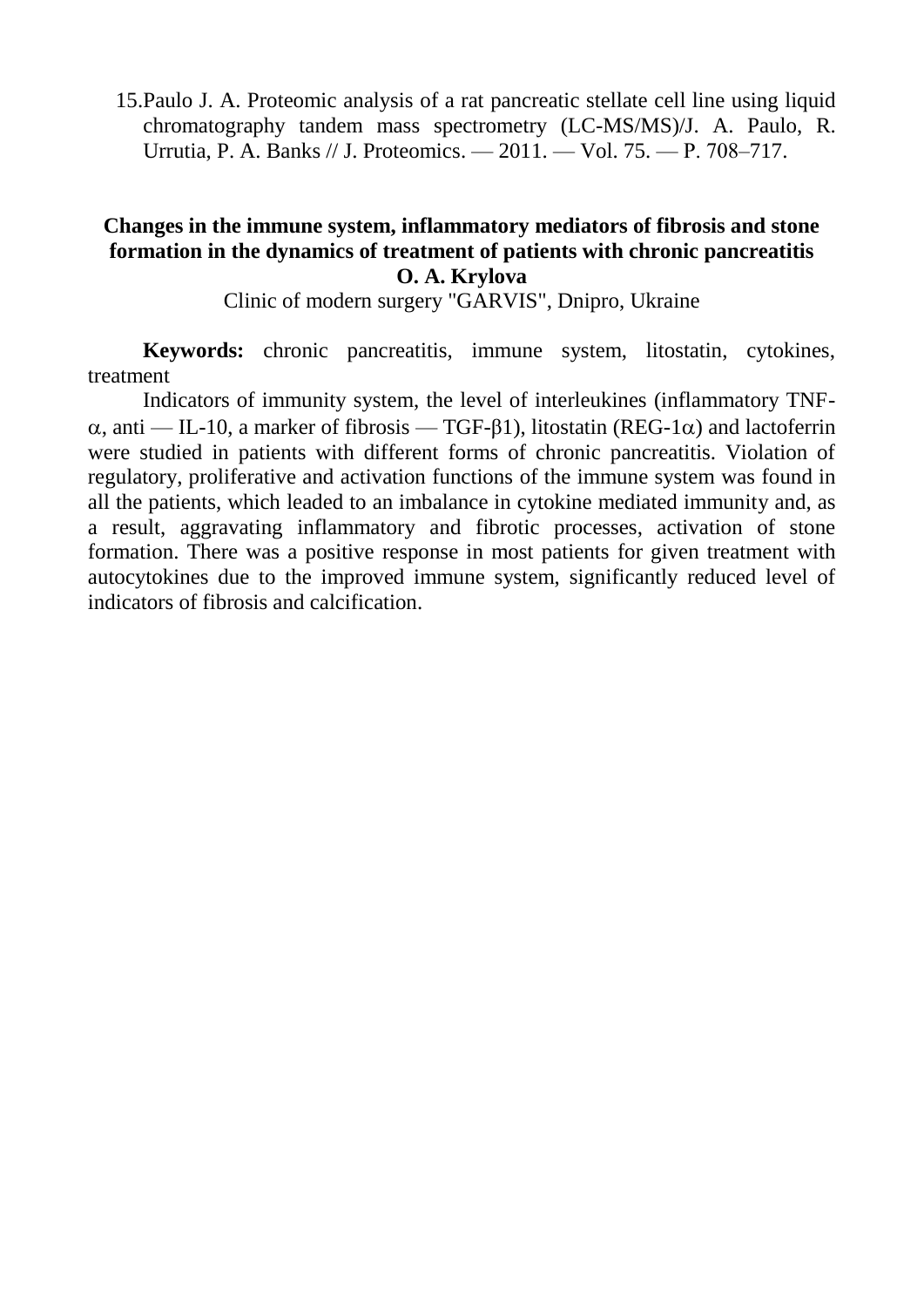Table 1

Indicators of cellular immunity in patients with CP

| <b>Indicator</b>            | I group            | II group           | <b>III</b> group   | IV group                  | <b>Total</b>       | <b>Control</b>   |
|-----------------------------|--------------------|--------------------|--------------------|---------------------------|--------------------|------------------|
|                             | $(n=13)$           | $(n=29)$           | $(n=35)$           | $(n=29)$                  | $(n=106)$          | $(n=50)$         |
| Leukocytes, $10^9$ /L       | $7,42\pm0,82**$    | $6,35\pm0,44*$     | $5,65 \pm 0,34$    | $7,20\pm0,73*$            | $6,49\pm0,28*$     | $5,35\pm0,21$    |
| Lymphocytes, %              | $33,69 \pm 3,54$   | $33,45 \pm 2,09*$  | $34,77 \pm 1,67$ * | $30,52 \pm 1,88$          | $32,81 \pm 1,07*$  | $28,71\pm0,81$   |
| Lymphocytes,<br>$10^9$ /L   | $2,43\pm0,33*$     | $2,01\pm0,15*$     | $1,89 \pm 0,12*$   | $2,01\pm0,17*$            | $2,02\pm0,08*$     | $1,61\pm0,07$    |
| $CD3+, %$                   | $42,31\pm1,69*$    | $44,93 \pm 2,21*$  | $44,38 \pm 1,70$ * | $44,07\pm1,64*$           | $44,19\pm0,96*$    | $50,88 \pm 0,68$ |
| CD3+, $10^{9}/L$            | $1,06\pm0,13*$     | $0,96\pm0,11$      | $0,82{\pm}0,06$    | $0,89\pm0,08$             | $0.91 \pm 0.05*$   | $0,76 \pm 0,04$  |
| $CD4+, %$                   | $27,23 \pm 1,13*$  | $27,97 \pm 1,72$ * | $28,68 \pm 1,49^*$ | $26,11\pm1,13*$           | $27,62 \pm 0,76$ * | $38,71 \pm 0.52$ |
| $CD4+, 10^9/L$              | $0,66 \pm 0,08$    | $0,59\pm0,08$      | $0,54\pm0,05$      | $0,51\pm0,03$             | $0,56 \pm 0,03$    | $0,53\pm0,03$    |
| $CD8+, %$                   | $19,15 \pm 1,64$   | $17,21 \pm 1,22$   | $17,91 \pm 1,31$   | $19,30 \pm 1,13$          | $18,23\pm0,66$     | $18,39 \pm 0,57$ |
| $CD8+, 10^{9}/\overline{L}$ | $0.50 \pm 0.07*$   | $0,37\pm0,02*$     | $0,33\pm0,03$      | $0,39\pm0,04*$            | $0,38\pm0,02*$     | $0,30\pm0,02$    |
| $CD16+, %$                  | $20,85 \pm 2,77$   | $19,83 \pm 2,38$   | $19,74 \pm 1,44$   | $18,78 \pm 1,74$          | $19,55 \pm 1,04$   | $19,07 \pm 0,90$ |
| CD16+, $10^9$ /L            | $0,48\pm0,09$      | $0,46\pm0,10$      | $0,37\pm0,04$      | $0,37\pm0,04$             | $0.41 \pm 0.03*$   | $0,31\pm0,02$    |
| $CD4+/CD8+$                 | $1,92\pm0,25$      | $1,82\pm0,13$      | $1,79 \pm 0,13*$   | $1,47\pm0,08*$            | $1,73\pm0,07*$     | $1,97 \pm 0,07$  |
| <b>HCT</b>                  | $19,92 \pm 1,81$ * | $25,32\pm1,20*$    | $14,00\pm0,83*1$   | $23,18 \pm 5,22 \times 1$ | $18,43\pm1,96*$    | $12,03 \pm 0,74$ |

Notes: 1.  $*$  — statistically significant ( $p<0,01$ ) difference between the indices patients compared with healthy people;

2. + — statistically significant (p<0,02) difference between the rates of patients II and III groups;

3. # — statistically significant (p<0,02) difference between the indexes of patients and III groups;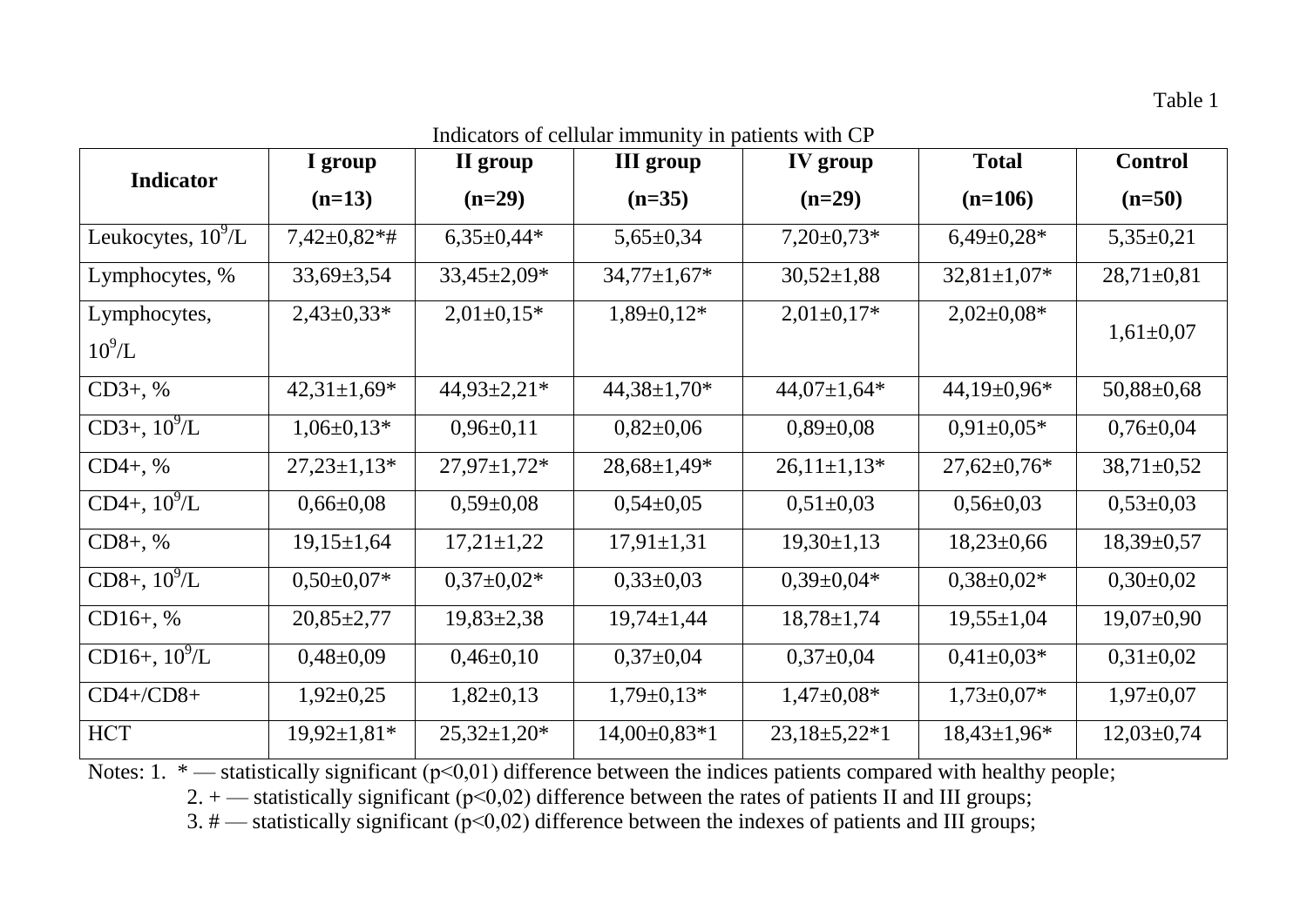4. 1 — statistically significant ( $p<0,002$ ) difference between the rates of patients II compared with III and IV. Table 2

| <b>Indicator</b>  | I group          | II group           | <b>III</b> group  | IV group           | <b>Total</b>     | <b>Control</b>   |
|-------------------|------------------|--------------------|-------------------|--------------------|------------------|------------------|
|                   | $(n=13)$         | $(n=29)$           | $(n=35)$          | $(n=29)$           | $(n=106)$        | $(n=50)$         |
| $CD19+$ , %       | $18,85\pm2,69$   | $17,35 \pm 1,42$   | $20,74\pm1,29*$   | $19,52\pm2,04*$    | $19,22 \pm 0.86$ | $14,78 \pm 0,48$ |
| CD19+, $10^9$ /L  | $0.51 \pm 0.12*$ | $0.38 \pm 0.06*$   | $0.40 \pm 0.04*$  | $0.38 \pm 0.04*$   | $0.40 \pm 0.03*$ | $0,25\pm0,01$    |
| T/B               | $2,83\pm0,35$    | $2,87\pm0,19$      | $2,47\pm0,19$     | $2,75 \pm 0.24$    | $2,70\pm0,11$    | $2,78 \pm 0,15$  |
| HLA-DR, %         | $20,6{\pm}2,26$  | $17,89 \pm 0.67*$  | $18,16\pm0.99*$   | $26.06 \pm 1.25$ * | $19,69 \pm 0.6*$ | $21,49\pm0.59$   |
| HLA-DR, $10^9$ /L | $0,27\pm0.03$    | $0.19 \pm 0.02*$   | $0.21 \pm 0.01*$  | $0,34\pm0,05$      | $0.23 \pm 0.01*$ | $0,33\pm0,02$    |
| ЦІК, UOD          | $5,17\pm0.56*$   | $4.97 \pm 0.54* +$ | $7,38 \pm 0.56*$  | $5,66 \pm 0.57*$   | $5,98 \pm 0,33*$ | $3,42\pm0,23$    |
| IgA, g/L          | $3,63\pm0,70$    | $3,12\pm0,26*$     | $3,02\pm0,28*$    | $2,46\pm0,16$      | $3,02\pm0,16*$   | $2,25\pm0.26$    |
| IgM, $g/L$        | $1,82\pm0,24$    | $1,65\pm0,13$      | $1,71\pm0,14$     | $1,88\pm0,19$      | $0,73\pm0,08$    | $1,53\pm0,1$     |
| IgG, g/L          | $14,60\pm0.85*$  | $15,05\pm0,66*$    | $14,68 \pm 0,69*$ | $13,78 \pm 0.90$   | $14,65\pm0.39*$  | $12,72 \pm 0,42$ |

Humoral immune indicators and expression of activation receptors on lymphocytes of HLA-DR in patients with CP

Notes:

1. \* — statistically significant (p<0,01) difference between the indices patients compared with healthy people;

2.  $+$  — statistically significant ( $p$ <0,02) difference between the rates of patients II and III groups;

3.  $\#$  — statistically significant ( $p$ <0,02) difference between the indexes of patients and III groups;

4. 1 — statistically significant (p<0,002) difference between the rates of patients II compared with III and IV.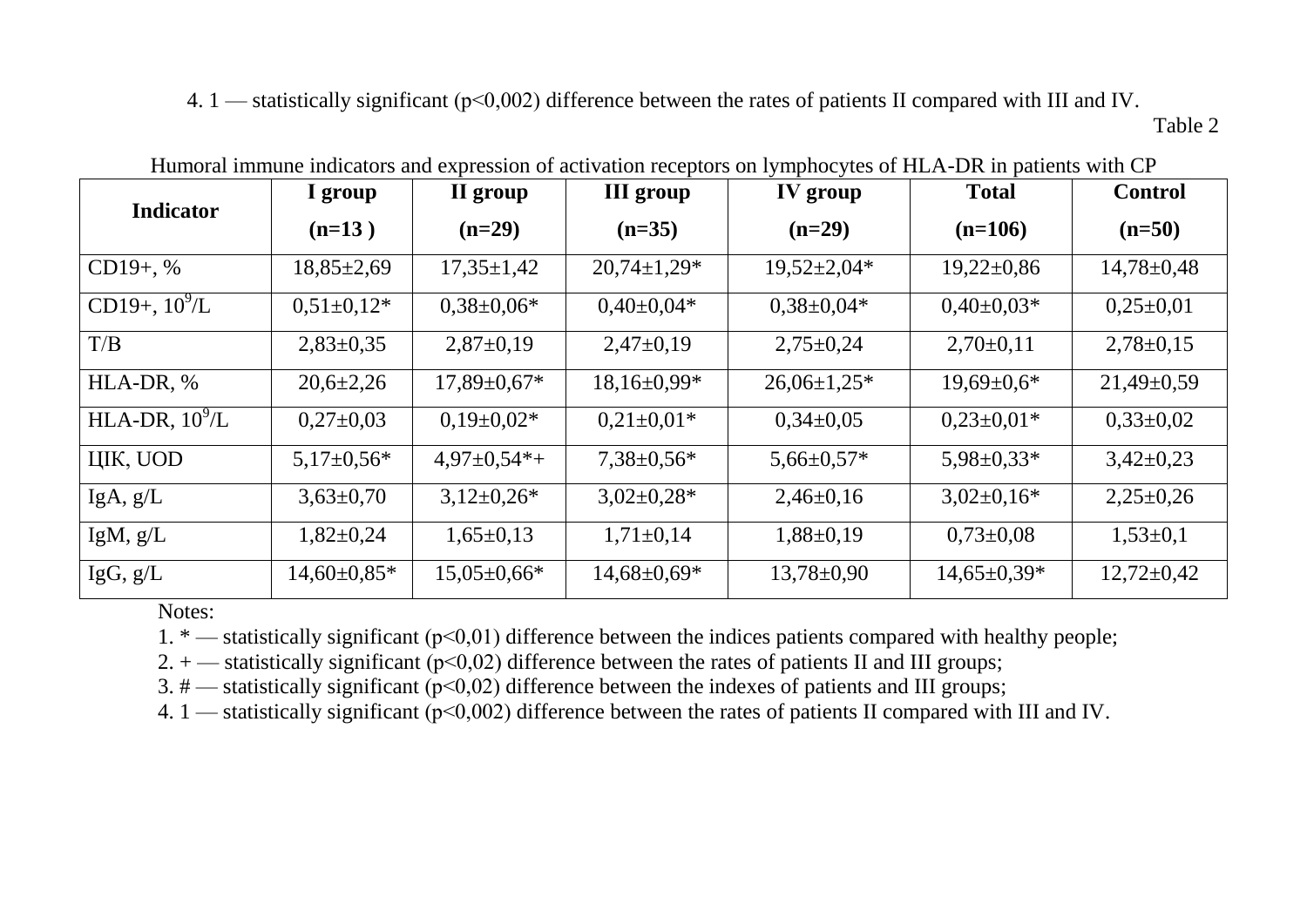|                        | <b>Control group</b> |                  | I group $(n=34)$ |                  | II group $(n=25)$  |
|------------------------|----------------------|------------------|------------------|------------------|--------------------|
| <b>Indicator</b>       | $(n=20)$             | before treatment | after treatment  | before treatment | after treatment    |
|                        | $\overline{2}$       | 3                | $\overline{4}$   | 5                | 6                  |
| Leukocytes, $10^9$ /L  | $5,35\pm0,21$        | $6,98\pm0,68*$   | $5,89\pm0,39$    | $6,87\pm0,72*$   | $6,63\pm0,81$      |
| Lymphocytes, %         | $28,71\pm0,81$       | $33,73\pm1,73*$  | $29,58 \pm 2,65$ | $34,2{\pm}1,76*$ | $34,7{\pm}2,03*$   |
| Lymphocytes, $10^9$ /L | $1,61\pm0,07$        | $2,32\pm0,29*$   | $2,17\pm0,22*$   | $2,34\pm0,31*$   | $2,19\pm0,27*$     |
| $CD3+, %$              | $50,88 \pm 0,68$     | $41,07\pm1,46**$ | $49,25\pm1,51+$  | $40,84\pm1,51**$ | 39,87±1,74**       |
| $CD3+, 10^9/L$         | $0,76 \pm 0.04$      | $0,95\pm0,08*$   | $0,84\pm0,09$    | $0,96\pm0,09*$   | $0,87 \pm 0,08$    |
| $CD19+, %$             | $14,78 \pm 0,48$     | $21,34\pm1,64*$  | $15,67\pm1,70+$  | $21,09\pm1,72*$  | $16,3\pm1,49+$     |
| CD19+, $10^9$ /L       | $0,25\pm0,01$        | $0,36\pm0,04*$   | $0,33\pm0,05$    | $0,39\pm0,03**$  | $0,34\pm0,06$      |
| $CD4+, %$              | $38,71 \pm 0,52$     | 28,38±1,73**     | $36,08\pm0,87+$  | $29,14\pm1,81**$ | $27,3 \pm 1,07 \#$ |
| CD4+, $10^9/\pi$       | $0,53\pm0,03$        | $0,53\pm0,09$    | $0,52\pm0,05$    | $0,54\pm0,09$    | $0,56 \pm 0,08$    |
| $CD8+, %$              | $18,39 \pm 0.57$     | $26,46\pm1,75**$ | $18,05\pm1,32+$  | $27,07\pm1,64**$ | $24,94\pm1,72**$   |
| $CD8+, 10^9/L$         | $0,30\pm0,02$        | $0,42\pm0,06$    | $0,32\pm0,08$    | $0,43\pm0,07$    | $0,39\pm0,08$      |
| $CD16+, %$             | $19,07\pm0,90$       | $19,08 \pm 1,81$ | $18,83 \pm 1,33$ | $19,11\pm1,76$   | $21,42\pm 1,36$    |